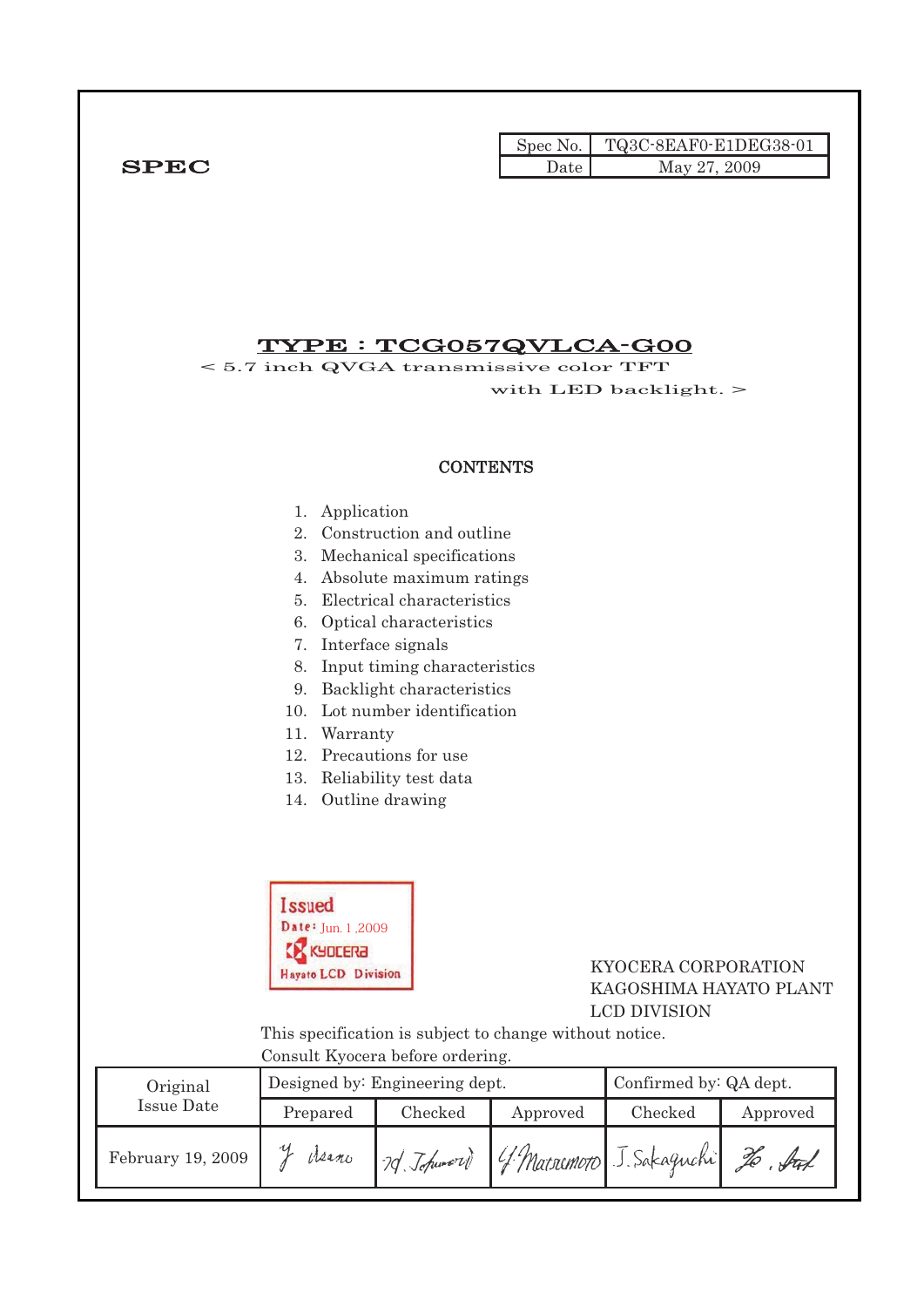| Spec No.              | Part No.        | Page |
|-----------------------|-----------------|------|
| TQ3C-8EAF0-E1DEG38-01 | TCG057QVLCA-G00 |      |

### Warning

- 1. This Kyocera LCD module has been specifically designed for use only in electronic devices and industrial machines in the area of audio control, office automation, industrial control, home appliances, etc. The module should not be used in applications where the highest level of safety and reliability are required and module failure or malfunction of such module results in physical harm or loss of life, as well as enormous damage or loss. Such fields of applications include, without limitation, medical, aerospace, communications infrastructure, atomic energy control. Kyocera expressly disclaims any and all liability resulting in any way to the use of the module in such applications.
- 2. Customer agrees to indemnify, defend and hold Kyocera harmless from and against any and all actions, claims, damages, liabilities, awards, costs, and expenses, including legal expenses, resulting from or arising out of Customer's use, or sale for use, or Kyocera modules in applications.

## Caution

1. Kyocera shall have the right, which Customer hereby acknowledges, to immediately scrap or destroy tooling for Kyocera modules for which no Purchase Orders have been received from the Customer in a two-year period.

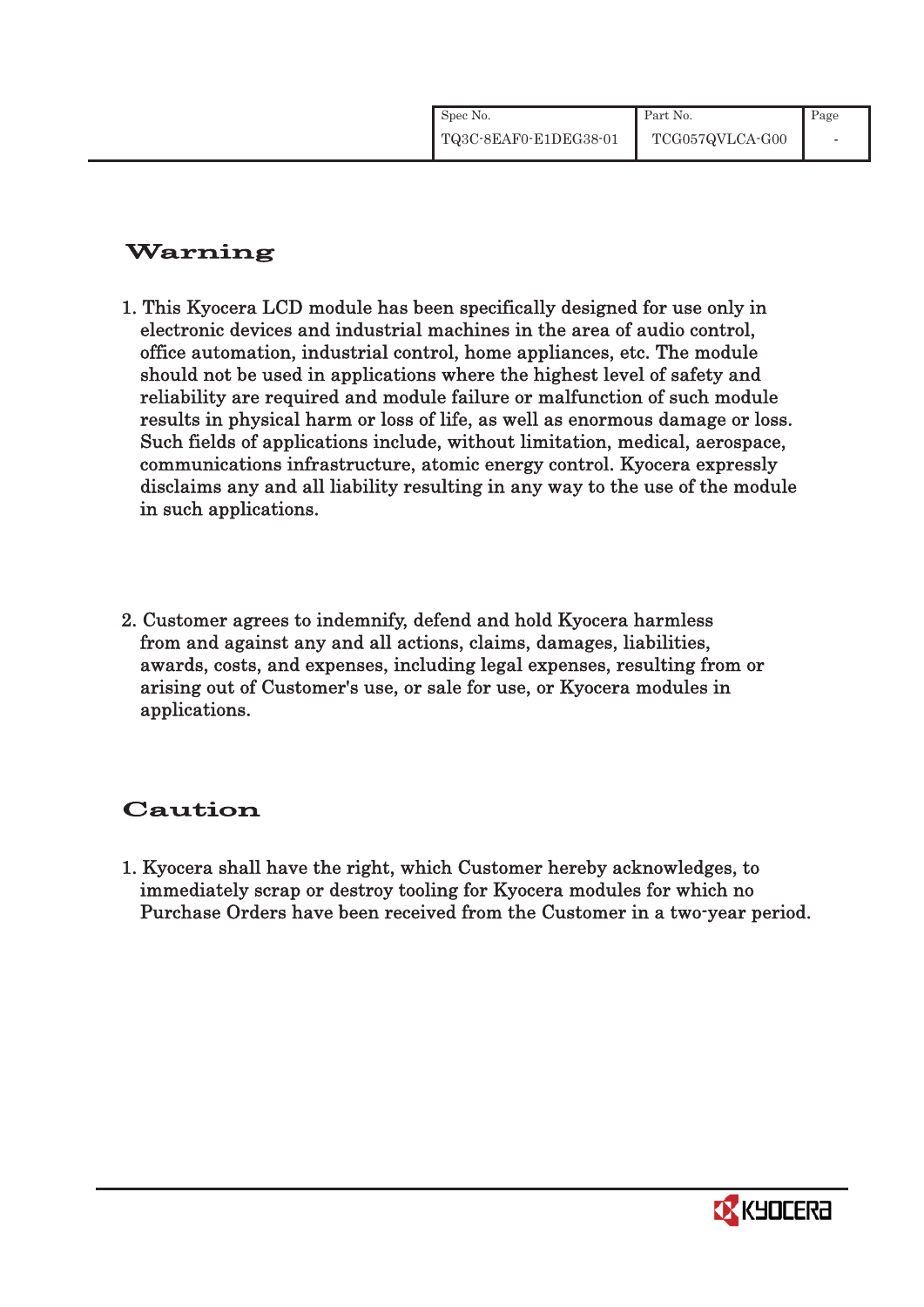|         |              |                |                   | Spec No.                       |                                                         | Part No.                |          | Page |
|---------|--------------|----------------|-------------------|--------------------------------|---------------------------------------------------------|-------------------------|----------|------|
|         |              |                |                   |                                | TQ3C-8EAF0-E1DEG38-01                                   | TCG057QVLCA-G00         |          |      |
|         |              |                |                   |                                | Revision record                                         |                         |          |      |
|         |              |                |                   | Designed by: Engineering dept. |                                                         | Confirmed by : QA dept. |          |      |
|         | Date         | Prepared       |                   | Checked                        | ${\Large\bf Approved}$                                  | Checked                 | Approved |      |
|         | May 27, 2009 |                |                   |                                | y derno 7d Johnnord (f. Matrimoto J. Sakaguchi 26. Stal |                         |          |      |
| Rev.No. | Date         | $\rm Page$     |                   |                                | Descriptions                                            |                         |          |      |
| 01      | May 27, 2009 | $\mathbf{1}$   | $\sim$ Delete ( ) | 3. Mechanical specifications   |                                                         |                         |          |      |
|         |              | $\overline{4}$ | $\sim$ Delete ( ) | 6. Optical characteristics     | $\sim$ Change "Chromaticity coordinates"                |                         |          |      |
|         |              | 10             |                   | 9. Backlight characteristics   | $\sim$ Change regulations of life time.                 |                         |          |      |
|         |              |                |                   |                                |                                                         |                         |          |      |

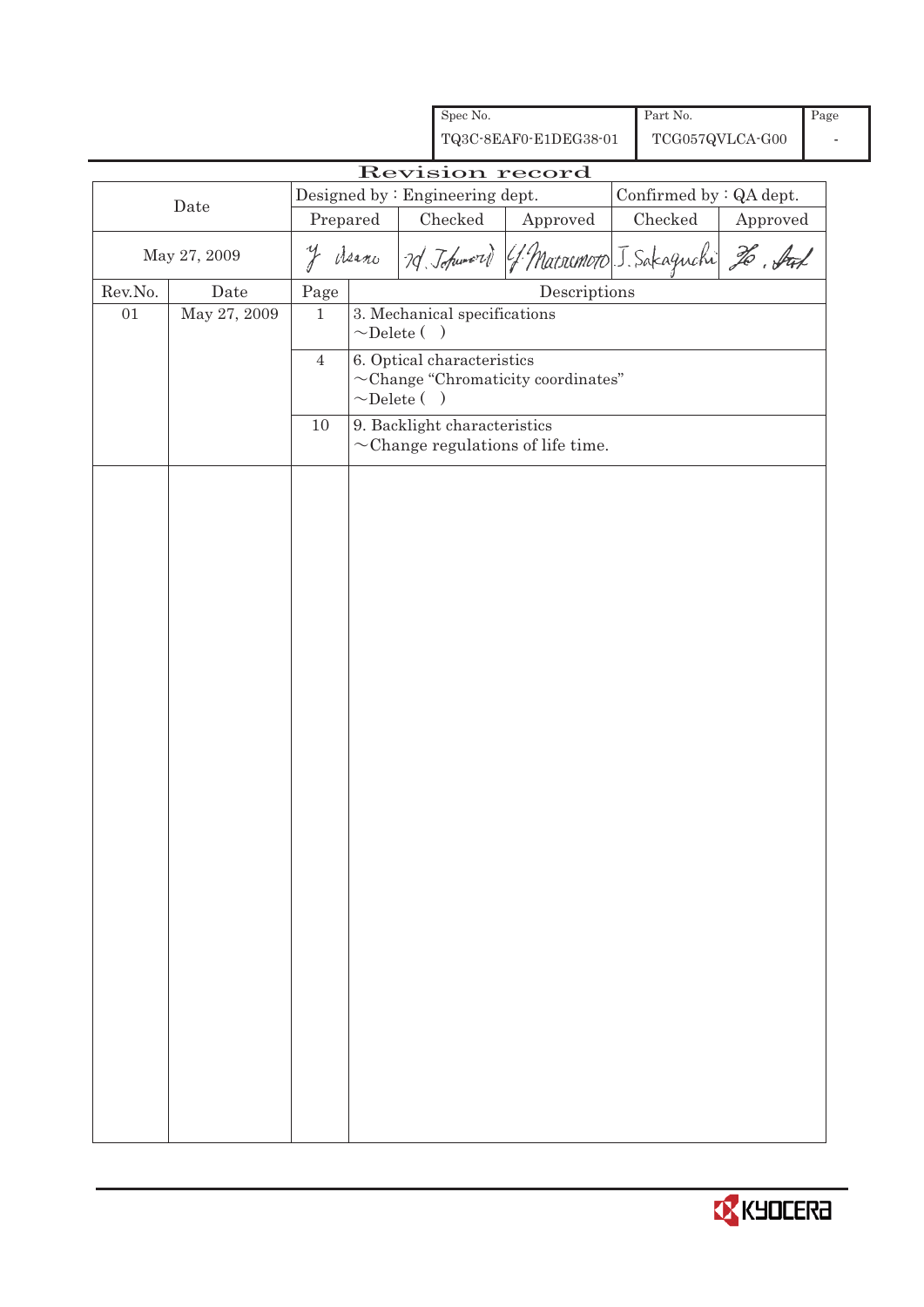### 1. Application

This document defines the specification of TCG057QVLCA-G00. (RoHS Compliant)

#### 2. Construction and outline

| LCD.               | : Transmissive color dot matrix type TFT             |
|--------------------|------------------------------------------------------|
| Backlight system   | $:$ LED                                              |
| Polarizer          | : Glare treatment                                    |
| Additional circuit | : Timing controller, Power supply $(3.3V)$ input)    |
|                    | (without constant current circuit for LED Backlight) |

#### 3. Mechanical specifications

| <b>Item</b>                  | Specification                                          | Unit |
|------------------------------|--------------------------------------------------------|------|
| Outline dimensions<br>-1)    | $144(W)\times(104.8)(H)\times13(D)$                    | mm   |
| Active area                  | $115.2(W)\times86.4(H)$<br>(14.4cm/5.7 inch(Diagonal)) | mm   |
| Dot format                   | $320 \times (B,G,R)(W) \times 240(H)$                  | dot  |
| Dot pitch                    | $0.12(W)\times0.36(H)$                                 | mm   |
| Base color<br>$\mathfrak{D}$ | Normally White                                         |      |
| Mass                         | 210                                                    | g    |

1) Projection not included. Please refer to outline for details.

2) Due to the characteristics of the LCD material, the color varies with environmental temperature.

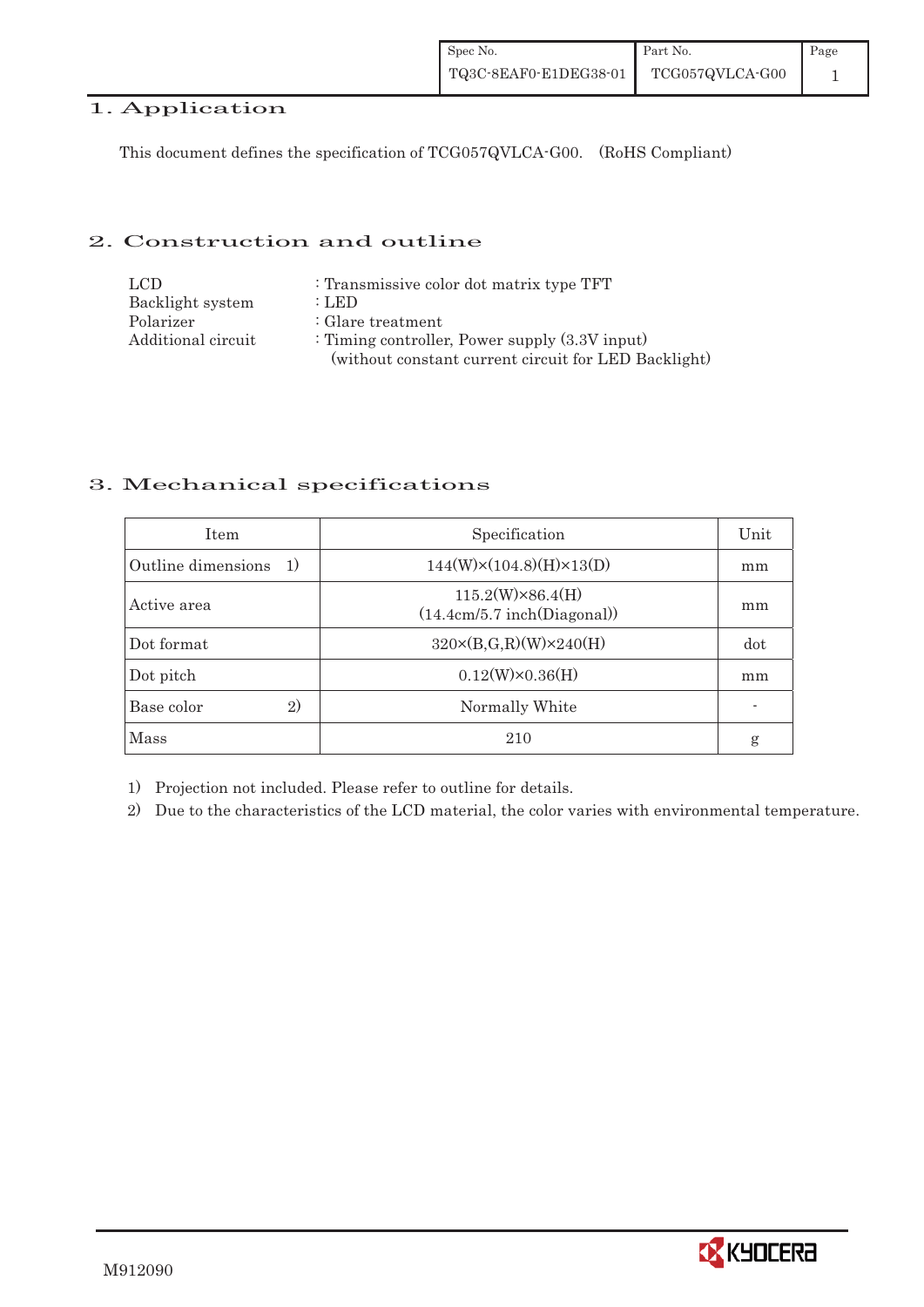#### 4. Absolute maximum ratings

4-1.Electrical absolute maximum ratings

| Item                 |    | Symbol       | Min.   | Max. | Unit |
|----------------------|----|--------------|--------|------|------|
| Supply voltage       |    | $\rm V_{DD}$ |        | 4.0  |      |
| Input signal voltage |    | $\rm V_{IN}$ | $-0.3$ | 6.0  |      |
| LED forward current  | 2) | <b>IF</b>    |        | 27   | mA   |
| Reversed voltage     | 2) | VR           |        |      |      |

1) Input signal : CK,  $R0 \sim R5$ ,  $G0 \sim G5$ ,  $B0 \sim B5$ ,  $H_{\text{SYNC}}$ , Vsync, ENAB, R/L, U/D

2) For each "AN-CA"

4-2. Environmental absolute maximum ratings

| Item                  |    | Symbol                   | Min.  | Max.           | Unit      |
|-----------------------|----|--------------------------|-------|----------------|-----------|
| Operating temperature |    | Top                      | $-20$ | 70             | $\circ$ C |
| Storage temperature   | 2) | T <sub>STO</sub>         | $-30$ | 80             | $\circ$ C |
| Operating humidity    | 3) | $\rm{HoP}$               | 10    | $\overline{4}$ | %RH       |
| Storage humidity      | 3) | H <sub>STO</sub>         | 10    | 4,             | %RH       |
| Vibration             |    | $\overline{\phantom{a}}$ | 5)    | 5)             |           |
| Shock                 |    |                          | 6)    | 6)             |           |

- 1) Operating temperature means a temperature which operation shall be guaranteed. Since display performance is evaluated at 25°C, another temperature range should be confirmed.
- 2) Temp. =  $-30^{\circ}$ C $<$ 48h, Temp. =  $80^{\circ}$ C $<$ 168h

 Store LCD at normal temperature/humidity. Keep them free from vibration and shock. An LCD that is kept at a low or a high temperature for a long time can be defective due to other conditions, even if the low or high temperature satisfies the standard. (Please refer to "Precautions for Use" for details.)

- 3) Non-condensing
- 4) Temp. $\leq$ 40°C, 85%RH Max.
	- Temp.  $>$  40°C, Absolute humidity shall be less than 85%RH at 40°C.
- 5)

| Frequency       | $10\sim55$ Hz | Acceleration value         |
|-----------------|---------------|----------------------------|
| Vibration width | $0.15$ mm     | $(0.3{\sim}9~{\rm m/s^2})$ |
| Interval        | $10-55-10$ Hz | 1 minutes                  |

 2 hours in each direction X, Y, Z (6 hours total) EIAJ ED-2531

6) Acceleration: 490 m/s2, Pulse width: 11 ms 3 times in each direction:  $\pm X$ ,  $\pm Y$ ,  $\pm Z$ EIAJ ED-2531

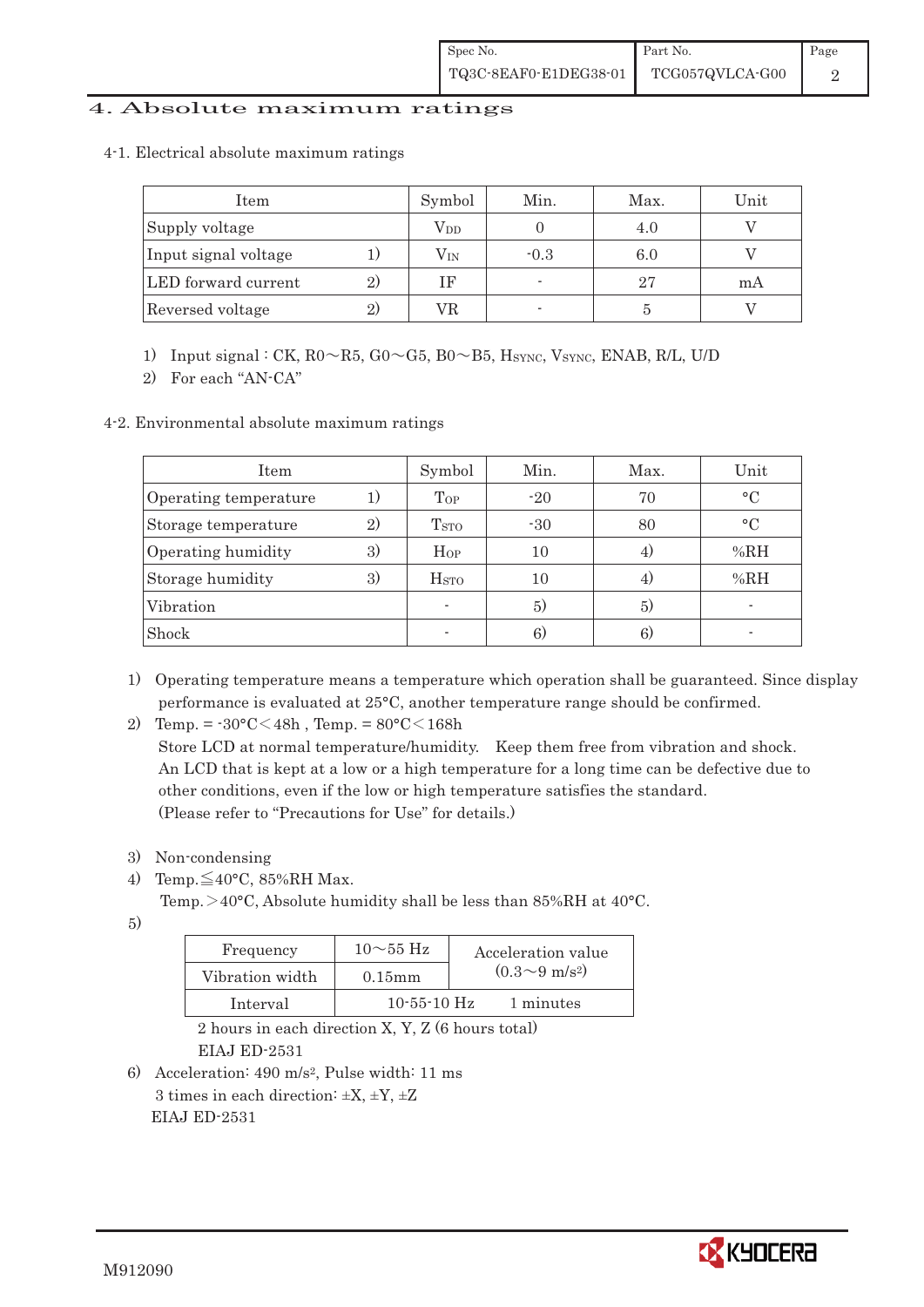| Spec No.              | Part No.        | Page |
|-----------------------|-----------------|------|
| TQ3C-8EAF0-E1DEG38-01 | TCG057QVLCA-G00 |      |

### 5. Electrical characteristics

|                                 |                        |                          |                          |      | Temp. = $-20 \sim 70$ °C |               |
|---------------------------------|------------------------|--------------------------|--------------------------|------|--------------------------|---------------|
| Item                            | Symbol                 | Condition                | Min.                     | Typ. | Max.                     | Unit          |
| Supply voltage<br>1)            | <b>V</b> <sub>DD</sub> | $\overline{\phantom{a}}$ | 3.0                      | 3.3  | 3.6                      | $\mathcal{I}$ |
| Current consumption             | $_{\rm{LDD}}$          | 2)                       | $\overline{\phantom{a}}$ | 60   | 80                       | mA            |
| Permissive input ripple voltage | $\rm V_{RP}$           | ٠                        | $\overline{\phantom{a}}$ |      | 100                      | $mVp-p$       |
|                                 | $\rm V_{II}$           | "Low" level              | $\Omega$                 |      | $0.3V_{DD}$              | V             |
| 3)<br>Input signal voltage      | V <sub>IH</sub>        | "High" level             | 0.7V <sub>DD</sub>       |      | $+5.5$                   |               |

1) V<sub>DD</sub>-turn-on conditions



2) Display pattern:



3) Input signal : CK,  $R0 \sim R5$ ,  $G0 \sim G5$ ,  $B0 \sim B5$ ,  $H<sub>SYNC</sub>$ , VsYNC, ENAB, R/L, U/D

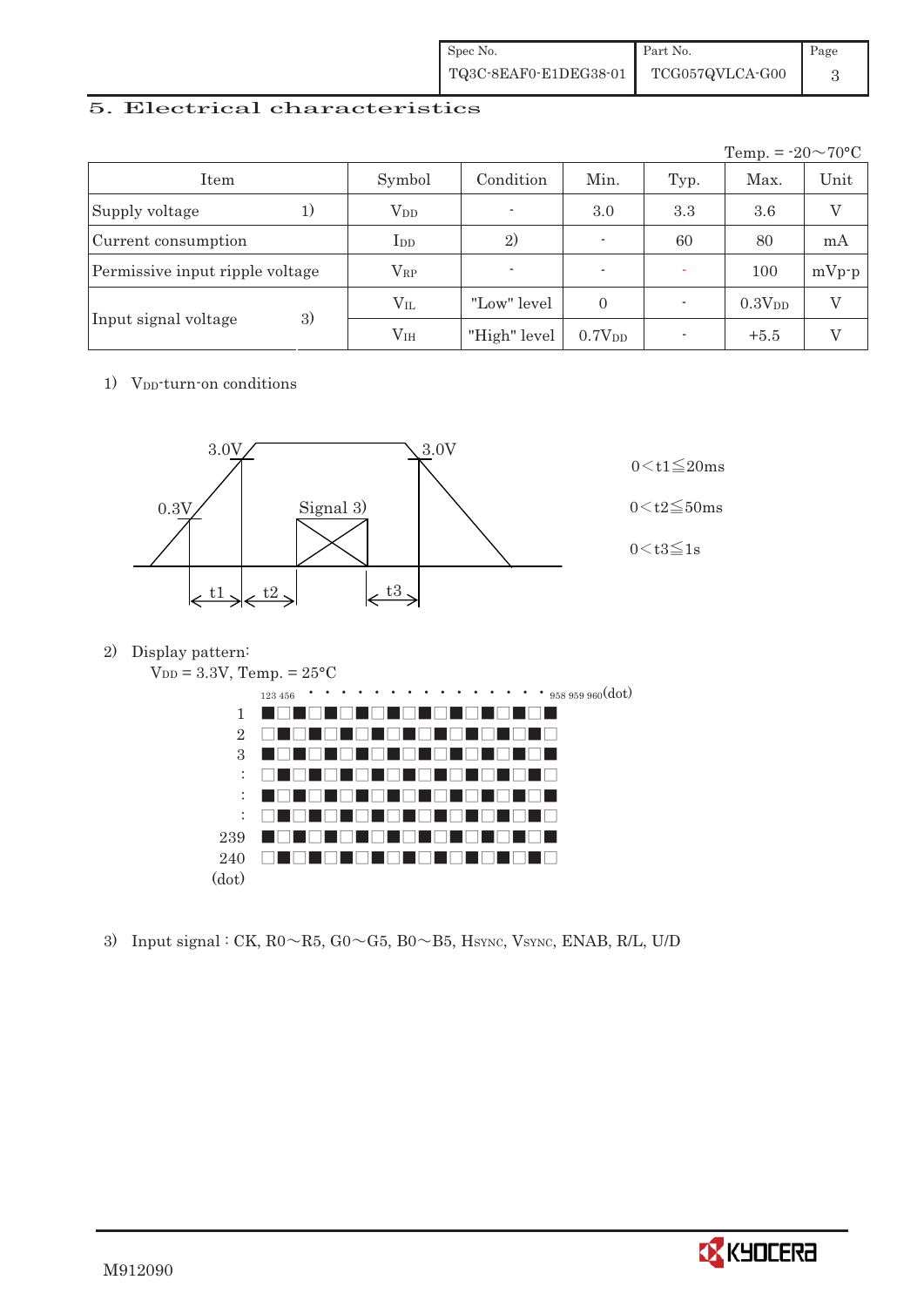| Spec No.              | Part No.        | $\blacksquare$ Page |
|-----------------------|-----------------|---------------------|
| TQ3C-8EAF0-E1DEG38-01 | TCG057QVLCA-G00 |                     |

## 6. Optical characteristics

Measuring spot =  $\phi$  6.0mm, Temp. = 25°C

| Item                                                                        |       | Symbol         | Condition                   | Min.                     | Typ. | Max.                     | Unit                     |
|-----------------------------------------------------------------------------|-------|----------------|-----------------------------|--------------------------|------|--------------------------|--------------------------|
|                                                                             | Rise  | $\tau_r$       | $\theta = \phi = 0^{\circ}$ | $\overline{\phantom{a}}$ | 10   | $\overline{\phantom{a}}$ | ms                       |
| Response time                                                               | Down  | T d            | $\theta = \phi = 0^{\circ}$ | $\overline{a}$           | 25   |                          | ms                       |
| Viewing angle range<br>View direction<br>$: 12$ o'clock<br>(Gray inversion) |       | $\theta$ upper |                             |                          | 80   |                          |                          |
|                                                                             |       | $\theta$ lower | $CR \ge 5$                  |                          | 80   |                          | deg.                     |
|                                                                             |       | $\phi$ LEFT    |                             | $\overline{\phantom{a}}$ | 80   |                          |                          |
|                                                                             |       | $\phi$ RIGHT   |                             | $\overline{\phantom{a}}$ | 80   | $\overline{\phantom{a}}$ | deg.                     |
| Contrast ratio                                                              |       | CR             | $\theta = \phi = 0^{\circ}$ | 300                      | 500  |                          | $\overline{\phantom{a}}$ |
| <b>Brightness</b>                                                           |       |                | IL=25mA/Line                | 240                      | 350  |                          | cd/m <sup>2</sup>        |
|                                                                             | Red   | $\mathbf X$    | $\theta = \phi = 0^{\circ}$ | 0.57                     | 0.62 | 0.67                     |                          |
|                                                                             |       | y              |                             | 0.31                     | 0.36 | 0.41                     |                          |
|                                                                             | Green | $\mathbf X$    |                             | 0.29                     | 0.34 | 0.39                     |                          |
| Chromaticity<br>coordinates                                                 |       | $\mathbf{y}$   | $\theta = \phi = 0^{\circ}$ | 0.55                     | 0.60 | 0.65                     |                          |
|                                                                             |       | $\mathbf X$    | $\theta = \phi = 0^{\circ}$ | 0.09                     | 0.14 | 0.19                     |                          |
|                                                                             | Blue  | у              |                             | $0.05\,$                 | 0.10 | 0.15                     |                          |
|                                                                             |       | $\mathbf X$    | $\theta = \phi = 0^{\circ}$ | 0.29                     | 0.34 | 0.39                     |                          |
|                                                                             | White | $\mathbf{y}$   |                             | 0.31                     | 0.36 | 0.41                     |                          |

#### 6-1. Definition of contrast ratio

$$
CR(Contrast ratio) = \frac{Brightness with all pixels "White" }{Brightness with all pixels "Black" }
$$

### 6-2. Definition of response time



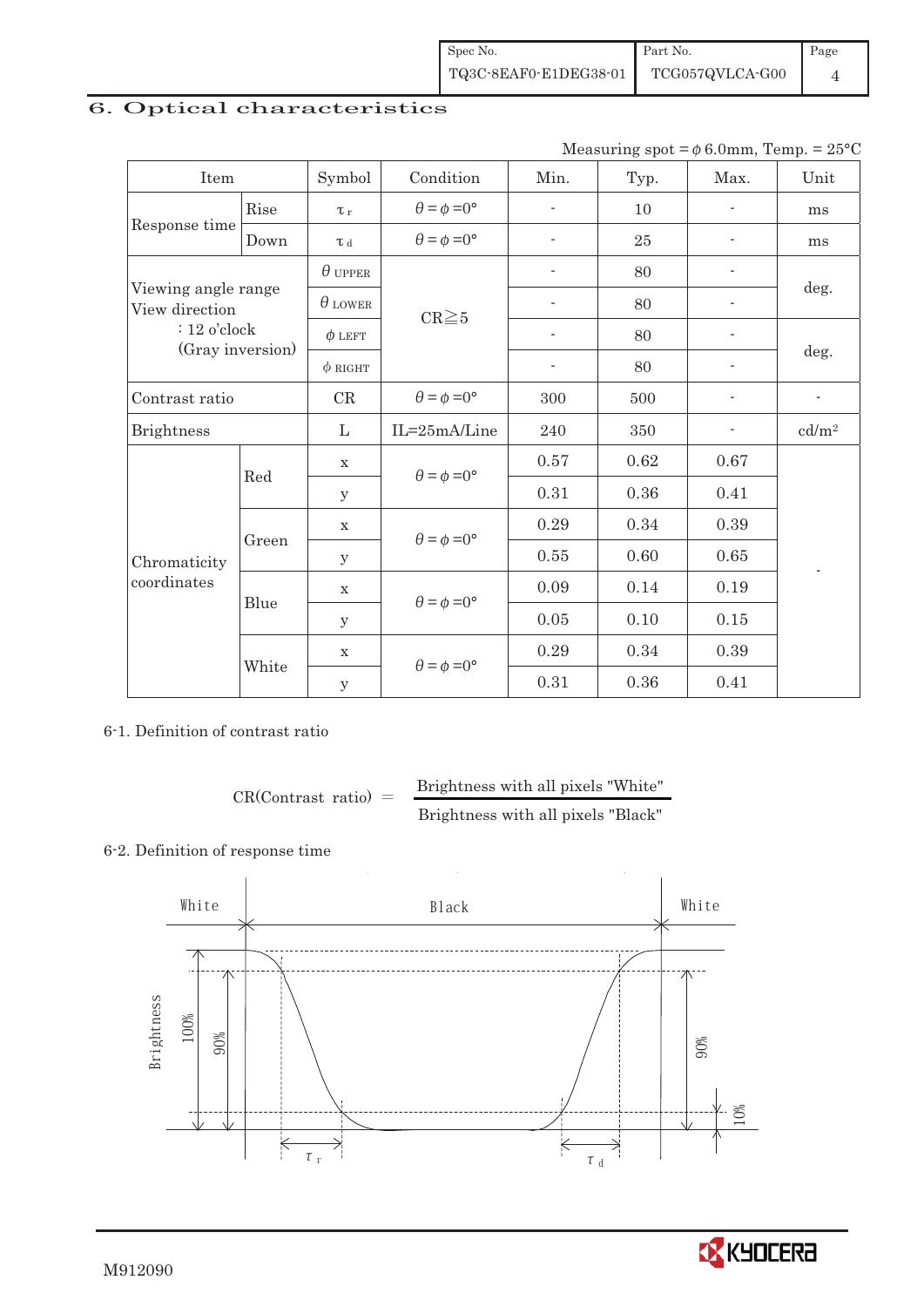

6-4. Brightness measuring points



- 1) Rating is defined on the average in the viewing area. (measured point  $1 \sim 5$ )
- 2) Measured 30 minutes after the CFL is powered on. (Ambient temp. = 25°C)

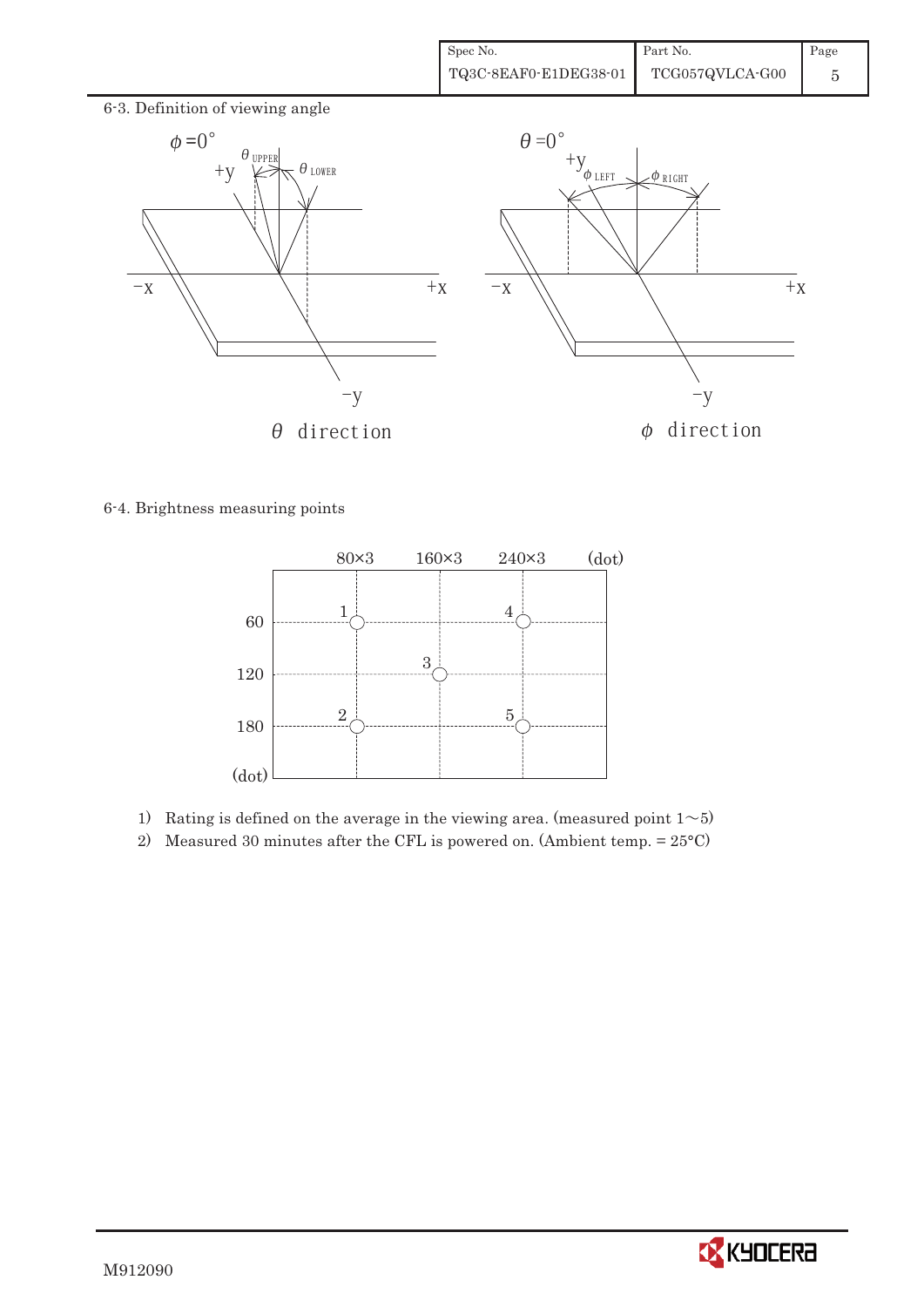| Spec No.              | Part No.        | $\vert$ Page |
|-----------------------|-----------------|--------------|
| TQ3C-8EAF0-E1DEG38-01 | TCG057QVLCA-G00 |              |

### 7. Interface signals

| × |
|---|

| No.             | Symbol                 | Description                                                                      | $\rm I/O$                | <b>Note</b> |
|-----------------|------------------------|----------------------------------------------------------------------------------|--------------------------|-------------|
| 1               | <b>GND</b>             | <b>GND</b>                                                                       |                          |             |
| $\sqrt{2}$      | <b>CK</b>              | Clock signal for sampling each data signal                                       | $\mathbf I$              |             |
| $\overline{3}$  | <b>H</b> sync          | Horizontal synchronous signal (negative)                                         | $\rm I$                  |             |
| $\overline{4}$  | $V_{\rm SYNC}$         | Vertical synchronous signal (negative)                                           | $\rm I$                  |             |
| $\bf 5$         | <b>GND</b>             | <b>GND</b>                                                                       | $\mathcal{L}$            |             |
| $6\phantom{1}6$ | R <sub>0</sub>         | RED data signal (LSB)                                                            | I                        |             |
| $\overline{7}$  | R1                     | RED data signal                                                                  | I                        |             |
| 8               | R2                     | RED data signal                                                                  | I                        |             |
| 9               | R3                     | RED data signal                                                                  | I                        |             |
| 10              | R <sub>4</sub>         | RED data signal                                                                  | $\mathbf I$              |             |
| 11              | R5                     | RED data signal (MSB)                                                            | $\rm I$                  |             |
| 12              | <b>GND</b>             | <b>GND</b>                                                                       | $\overline{\phantom{a}}$ |             |
| 13              | G <sub>0</sub>         | GREEN data signal (LSB)                                                          | $\rm I$                  |             |
| 14              | G <sub>1</sub>         | GREEN data signal                                                                | I                        |             |
| 15              | G <sub>2</sub>         | GREEN data signal                                                                | I                        |             |
| 16              | G <sub>3</sub>         | GREEN data signal                                                                | I                        |             |
| 17              | G <sub>4</sub>         | GREEN data signal                                                                | I                        |             |
| 18              | G5                     | GREEN data signal (MSB)                                                          | $\mathbf I$              |             |
| 19              | <b>GND</b>             | <b>GND</b>                                                                       |                          |             |
| 20              | B <sub>0</sub>         | BLUE data signal (LSB)                                                           | I                        |             |
| 21              | B1                     | BLUE data signal                                                                 | $\mathbf I$              |             |
| 22              | B2                     | BLUE data signal                                                                 | I                        |             |
| 23              | B <sub>3</sub>         | <b>BLUE</b> data signal                                                          | $\mathbf I$              |             |
| 24              | B <sub>4</sub>         | BLUE data signal                                                                 | $\rm I$                  |             |
| 25              | B5                     | BLUE data signal (MSB)                                                           | I                        |             |
| 26              | <b>GND</b>             | GND                                                                              |                          |             |
| 27              | <b>ENAB</b>            | Signal to settle the horizontal display position (positive)                      | $\rm I$                  | 1)          |
| 28              | $V_{DD}$               | 3.3V power supply                                                                | $\mathcal{L}$            |             |
| 29              | <b>V</b> <sub>DD</sub> | 3.3V power supply                                                                |                          |             |
| 30              | R/L                    | Horizontal display mode select signal<br>L: Normal, H: Left / Right reverse mode | I                        | 2)          |
| 31              | U/D                    | Vertical display mode select signal<br>H: Normal, L: Up / Down reverse mode      | T                        | 2)          |
| 32              | NC                     | No connect                                                                       | I                        |             |
| 33              | <b>GND</b>             | <b>GND</b>                                                                       | $\blacksquare$           |             |
|                 |                        |                                                                                  |                          |             |

 ${\rm LCD ~connector} ~~:~~08\text{-}6210\text{-}033\text{-}340\text{-}800+~~({\rm ELCO})$ Recommended matching FFC or FPC : 0.5mm pitch

- 
- 



M912090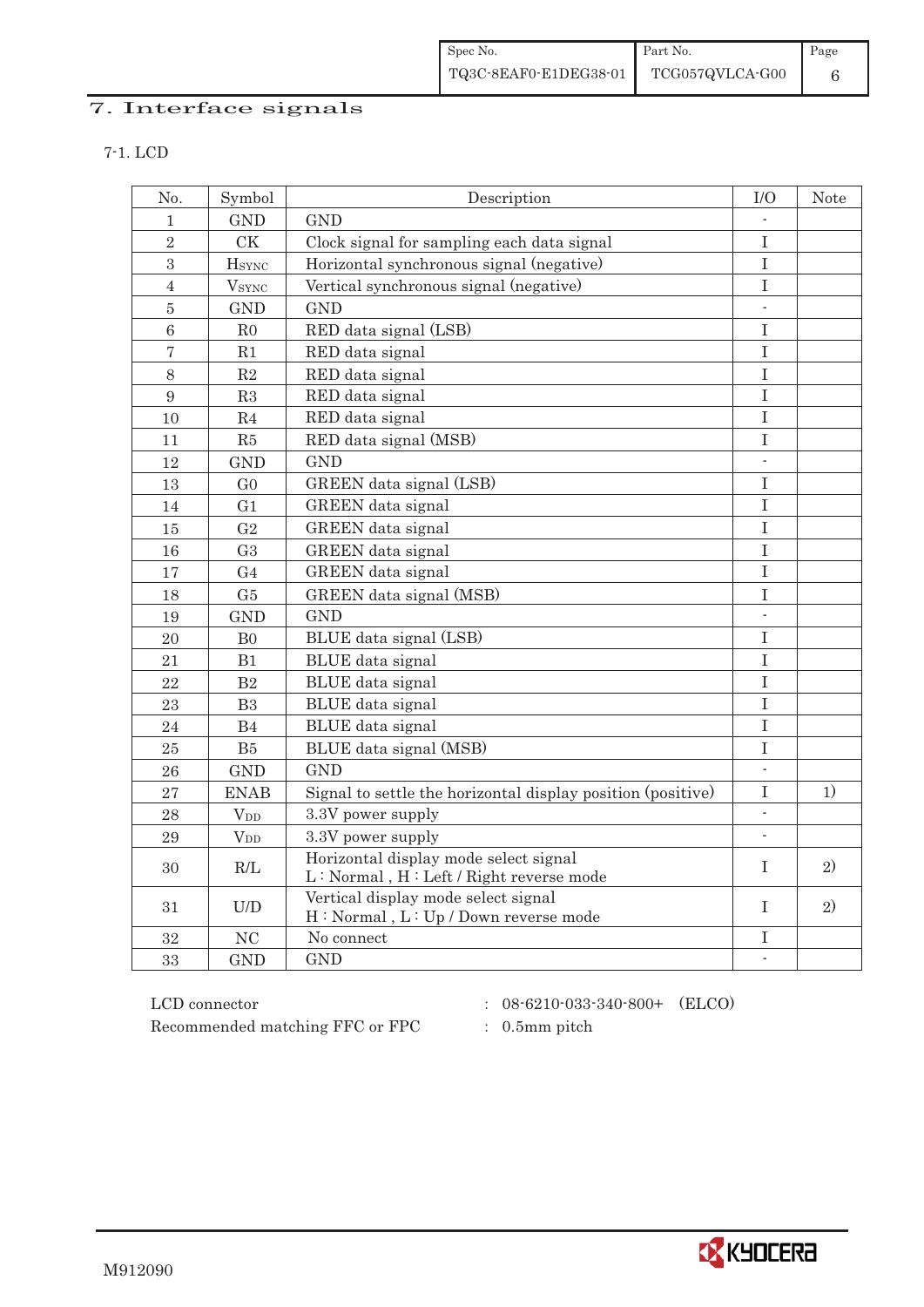| Spec No.              | Part No.        | Page |
|-----------------------|-----------------|------|
| TQ3C-8EAF0-E1DEG38-01 | TCG057QVLCA-G00 |      |

- 1) The horizontal display start timing is settled in accordance with a rising timing of ENAB signal. In case ENAB is fixed "Low", the horizontal start timing is determined. Don't keep ENAB "High" during operation.
- 2)



#### 7-2. LED

| No.            | Symbol          | Description |
|----------------|-----------------|-------------|
| 1              | AN <sub>1</sub> | Anode 1     |
| $\overline{2}$ | AN2             | Anode 2     |
| 3              | AN <sub>3</sub> | Anode 3     |
| 4              | CA1             | Cathode 1   |
| 5              | CA <sub>2</sub> | Cathode 2   |
| 6              | CA <sub>3</sub> | Cathode 3   |

LCD side connector  $\qquad$  : SHLP-06V-S-B (JST) Recommended matching connector

- - ' SM06B-SHLS-TF (JST)

: SM06B-SHLS-TF(LF)(SN)  $(JST)\cdots$ (RoHS Compliant)

**CX** KYOCERA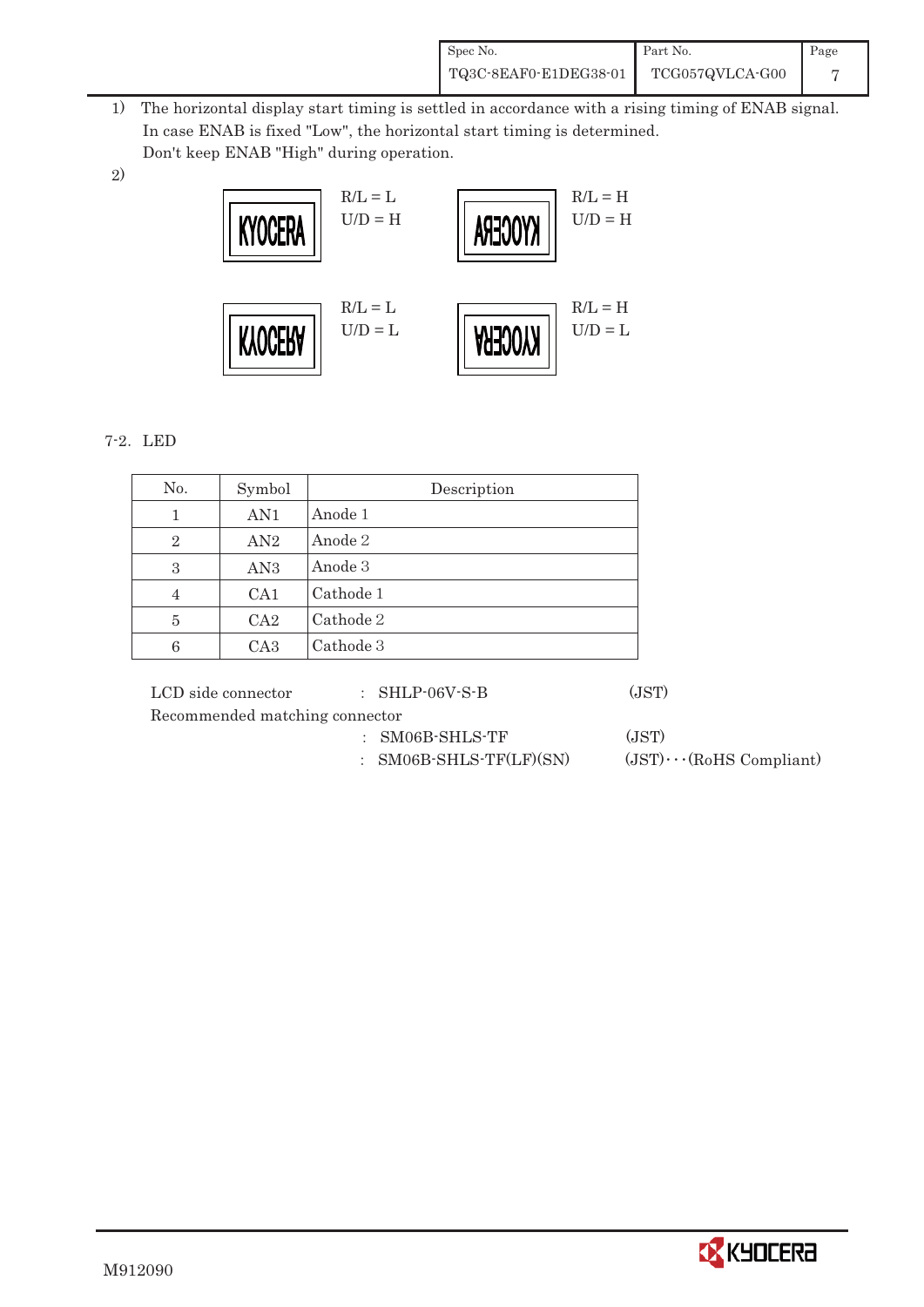#### 8. Input timing characteristics

### Item Symbol Min Typ Max Unit Note Frequency  $1/Tc$   $6.3$   $7.0$  MHz Clock Duty ratio  $\begin{array}{|c|c|c|c|c|c|c|c|c|} \hline \end{array}$  Tch/Tc  $\begin{array}{|c|c|c|c|c|c|c|} \hline \end{array}$  40  $\begin{array}{|c|c|c|c|c|c|} \hline \end{array}$  50  $\begin{array}{|c|c|c|c|c|} \hline \end{array}$  % Set up time Tds 5 , , ns Data Hold time  $\left| \begin{array}{ccc} \text{Tdh} & \text{10} & \text{-} \end{array} \right|$   $-$  ns 50.0 63.6  $-\mu s$ Cycle TH Horizontal sync. Cycle TH 360 400 450 clock signal Pulse width  $THp \mid 2 \mid 96 \mid 200 \mid clock$ Cycle TV 251 262 280 line Vertical sync. signal Pulse width TVp 2 , 34 line Horizontal display period THd 320 clock Hsync,-Clock phase difference  $\vert$  THc  $\vert$  10  $\vert$  - Tc-10  $\vert$  ns Hsync-Vsync. phase difference  $\vert$  TVh  $\vert$  Tc  $\vert$  – TH-THp ns Vertical sync. signal start position TVs 7 7 line Vertical display period  $\overline{Y}$  TVd  $\overline{Z}$  240 line

#### 8-1. Timing characteristics

1) In case of lower frequency, the deterioration of the display quality, flicker etc., may occur.

#### 8-2. Horizontal display position

| Item                                               |             | Symbol | Min | Typ | Max     | Unit  | <b>Note</b> |
|----------------------------------------------------|-------------|--------|-----|-----|---------|-------|-------------|
|                                                    | Set up time | Tes    | G   |     | $Tc-10$ | ns    |             |
| Enable signal                                      | Pulse width | Tep    | ິ   | 320 | $TH-10$ | clock |             |
| H <sub>SYNC</sub> - Enable signal phase difference |             | The    | 2   |     | TH-340  | clock |             |

1) When ENAB is fixed at "Low", the display starts from the data of C52(clock) as shown in 8-5.

2) The horizontal display position is determined by ENAB signal.

8-3. Vertical display position

- 1) The vertical display position (TVs) is 7th line.
- 2) ENAB signal is independent of vertical display position.

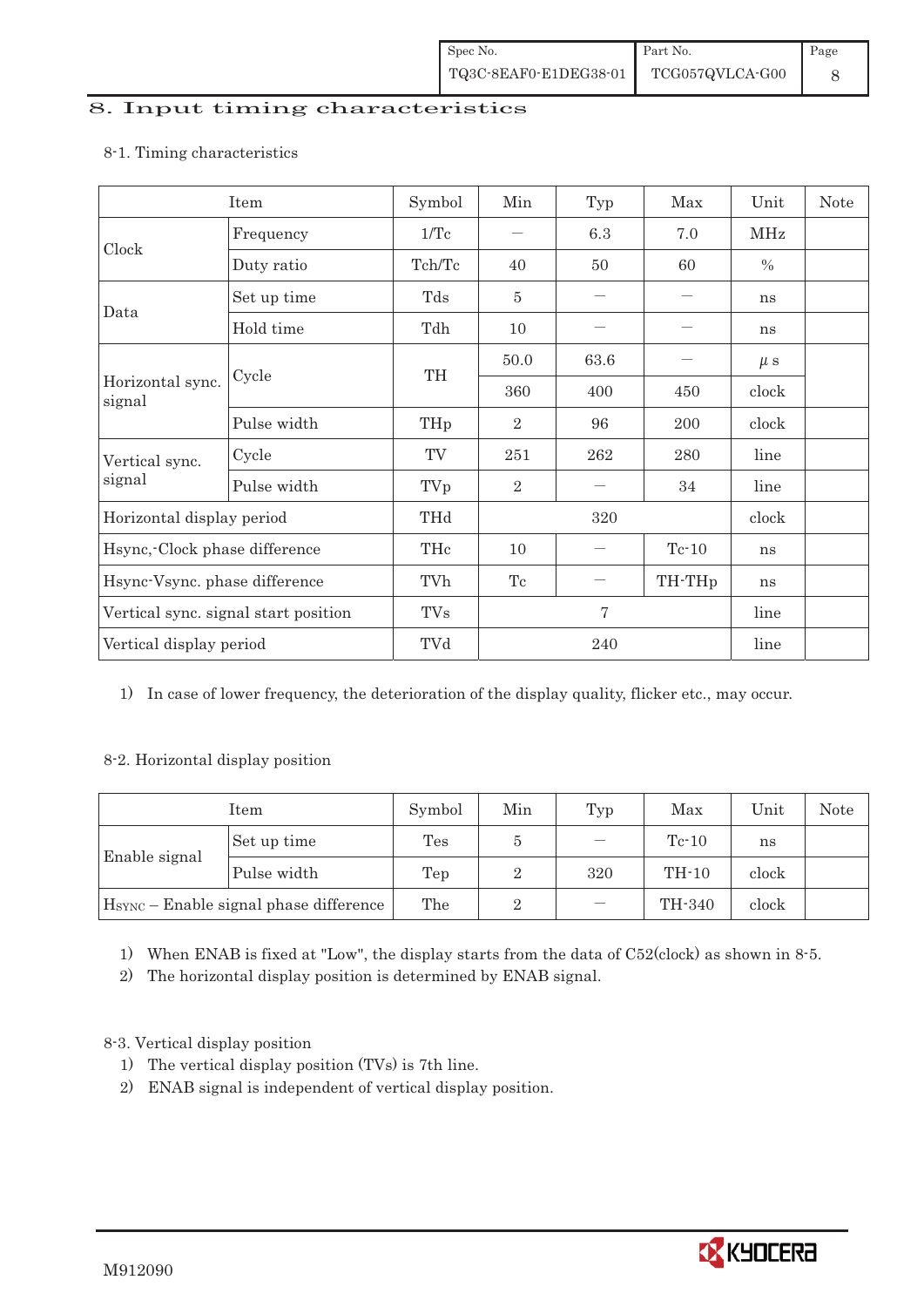8-4. Input Data Signals and Display position on the screen



8-5. Input timing characteristics



- 1) When ENAB is fixed at "Low", the display starts from the data of C52(Clock).
- 2) The vertical display position(TVs) is fixed at 7th line.

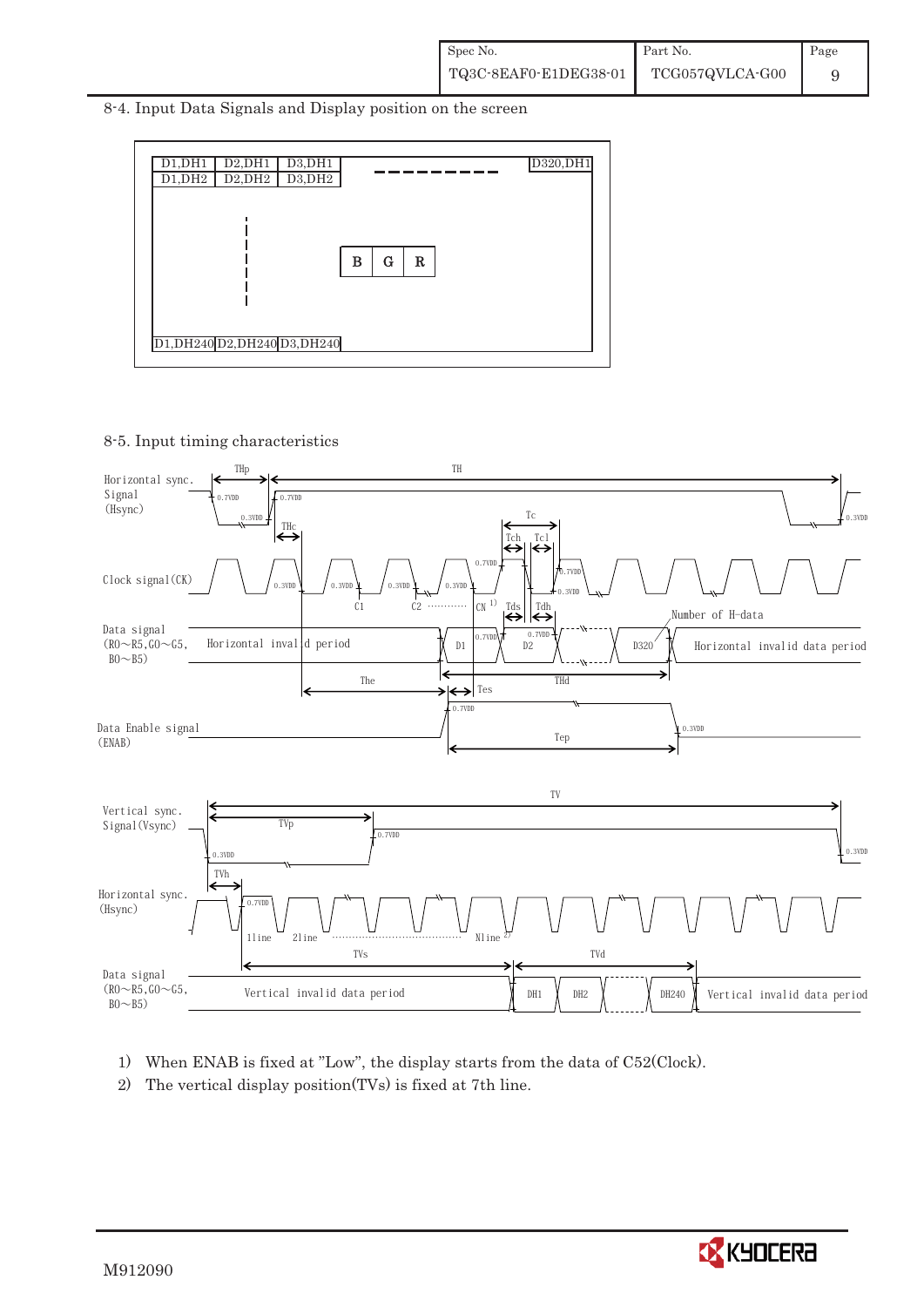| Spec No.              | Part No.        | Page |
|-----------------------|-----------------|------|
| TQ3C-8EAF0-E1DEG38-01 | TCG057QVLCA-G00 |      |

#### 9. Backlight characteristics

|                     |        |        |      |        |                          |         | Temp.= $25^{\circ}C$     |
|---------------------|--------|--------|------|--------|--------------------------|---------|--------------------------|
| Item                |        | Symbol | Min. | Typ.   | Max.                     | Unit    | <b>Note</b>              |
| Forward current     | 1)     | ΙF     |      | 25     | $\overline{\phantom{a}}$ | mA      | $Ta = 20 \sim 70$ °C     |
|                     |        |        |      | 24.5   | 27.3                     | V       | IF= $25mA$ , Ta= $-20°C$ |
| Forward voltage     | 1)     | VF     |      | 23.1   | 25.9                     | V       | IF=25mA, Ta=25 $°C$      |
|                     |        |        |      | 22.1   | 24.9                     | V       | IF=25mA, Ta=70 $°C$      |
| Operating life time | 2), 3) | T      |      | 50,000 | $\overline{\phantom{a}}$ | $\hbar$ | IF=25mA, Ta=25 $°C$      |

1) For each "AN-CA"

2) When brightness decrease 50% of minimum brightness.

- 3) Life time is estimated data.(Condition : IF=25mA, Ta=25℃ in chamber).
- 4) An input current below 8.0mA may reduce the brightness uniformity of the LED backlight. This is because the amount of light from each LED chip is different. Therefore, please evaluate carefully before finalizing the input current.

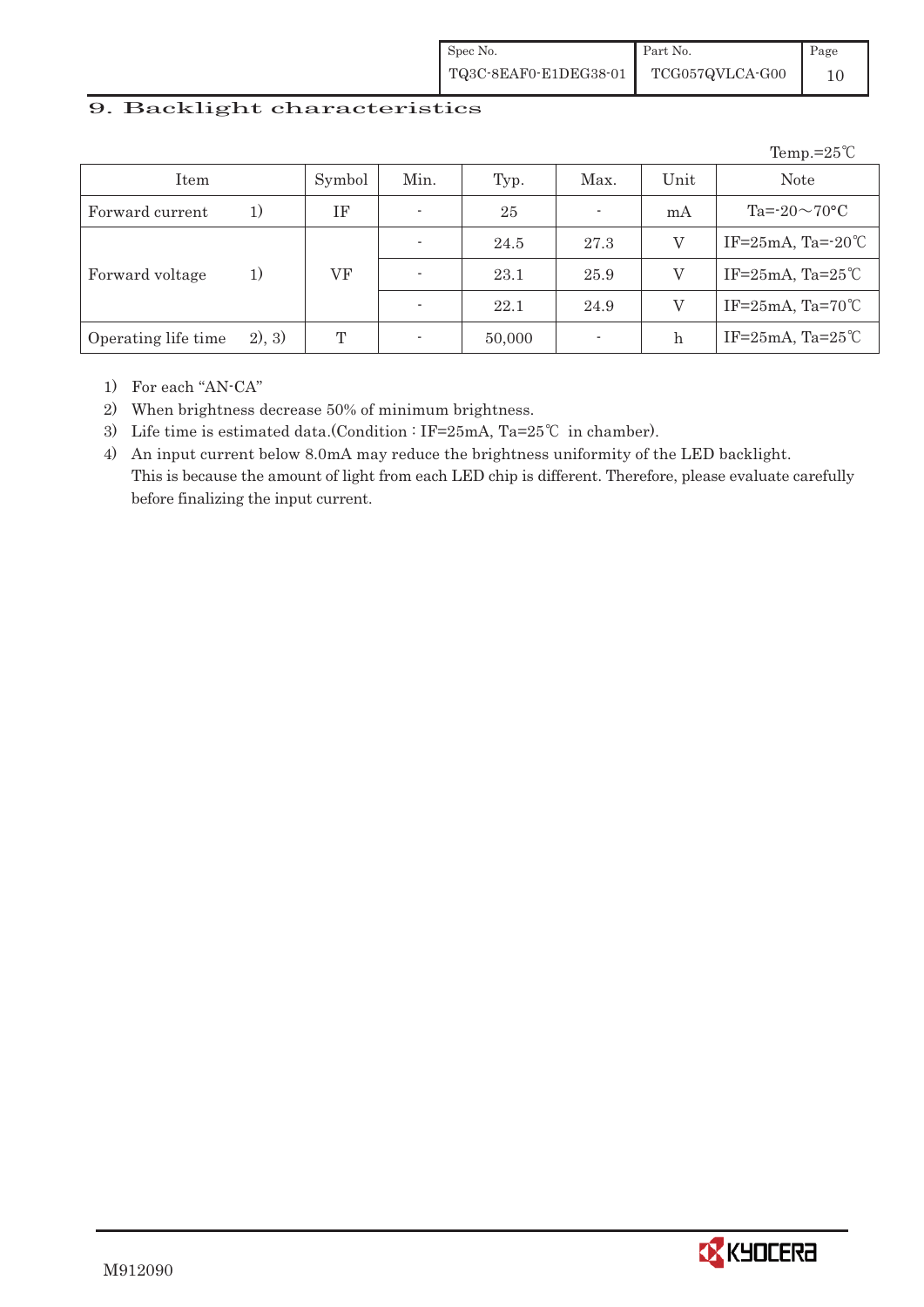| Spec No.              | Part No.        | Page |
|-----------------------|-----------------|------|
| TQ3C-8EAF0-E1DEG38-01 | TCG057QVLCA-G00 |      |

#### 10. Lot number identification

The lot number shall be indicated on the back of the backlight case of each LCD.

TCG057QVLCA-G00 - ## - ## - # MADE IN #####  $\downarrow \downarrow \quad \downarrow \qquad \qquad \downarrow$  $1 \ 2 \ 3 \ 4$  5

- No1. No5. above indicate
	- 1. Year code
	- 2. Month code
	- 3. Date
	- 4. Version Number
	- 5. Country of origin (Japan or China)

| Year | 2009 | 2010 | 2011 | 2012 | 2013 | 2014 |
|------|------|------|------|------|------|------|
| Code |      |      |      |      | ບ    |      |

| Month | Jan. | Feb. | Mar. | Apr. | May | Jun. |
|-------|------|------|------|------|-----|------|
| Code  |      |      |      |      |     |      |

| Month | Jul. | Aug. | Sep. | Oct. | Nov. | Dec. |
|-------|------|------|------|------|------|------|
| Code  |      | ◡    |      | ∡⊾   |      |      |

#### 11. Warranty

#### 11-1. Incoming inspection

Please inspect the LCD within one month after your receipt.

#### 11-2. Production warranty

 Kyocera warrants its LCD's for a period of 12 months from the ship date. Kyocera shall, by mutual agreement, replace or re-work defective LCD's that are shown to be Kyocera's responsibility.

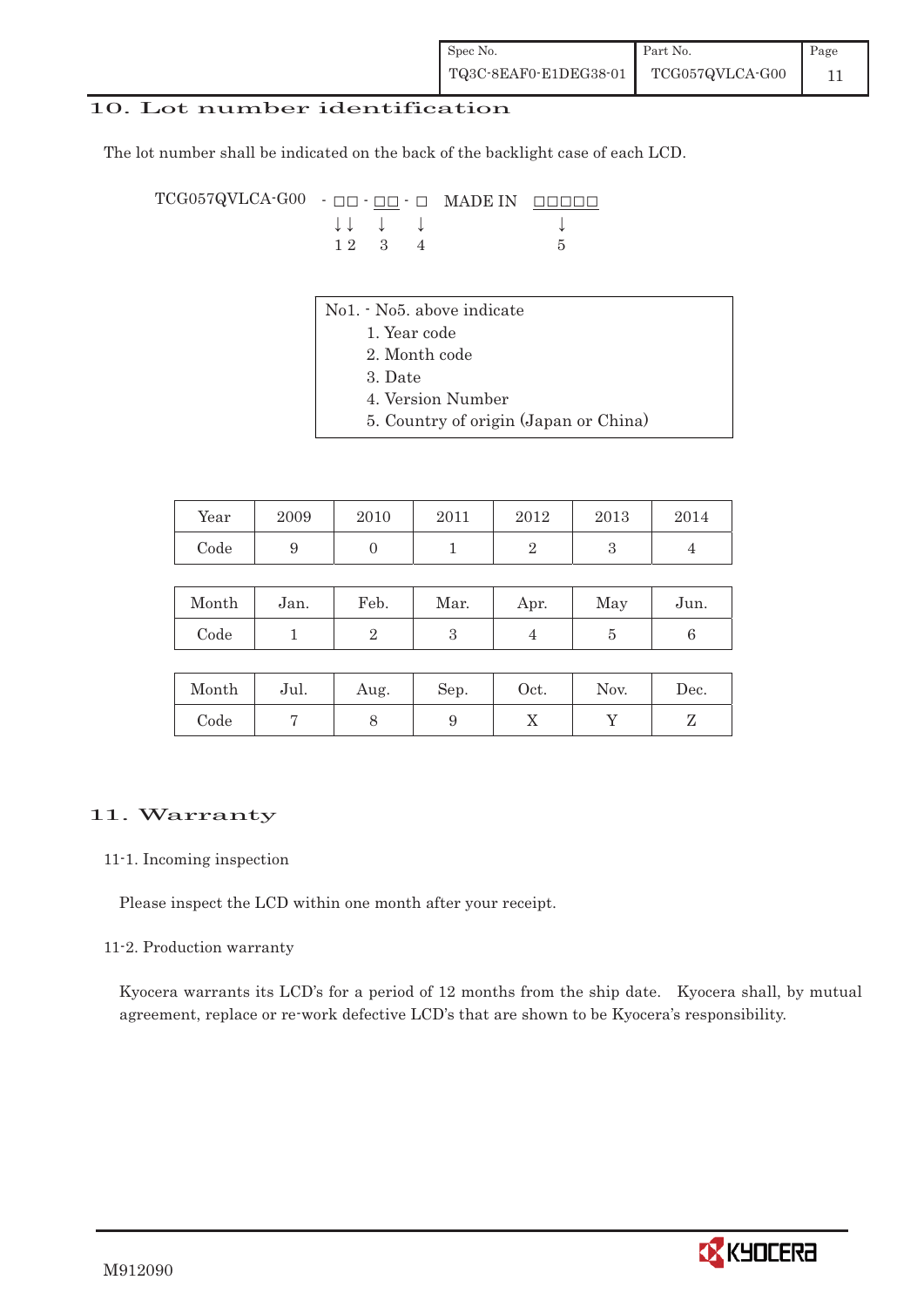#### 12. Precautions for use

- 12-1. Installation of the LCD
- 1) The LCD has a grounding hole. Please ground the LCD to prevent noise and to stabilize its performance as circumstances demand.



- 2) A transparent protection plate shall be added to protect the LCD and its polarizer
- 3) The LCD shall be installed so that there is no pressure on the LSI chips.
- 4) The LCD shall be installed flat, without twisting or bending.
- 5) Please refer to the following our recommendable value of Clamp-down torque when installing. Clamp-down torque :  $0.32 \pm 0.03$ N·m Please set up 'SPEED-LOW', 'SOFT START-SLOW' when using electric driver. Recommendable screw JIS tapping screw two types nominal dia.3.0mm installing boss hole depth 3.5±0.5mm<br>Please be careful not to use high torque which may damage LCD in installation.
- 6) A transparent protection sheet is attached to the polarizer. Please remove the protection film slowly before use, paying attention to static electricity.

12-2. Static electricity

- 1) Since CMOS ICs are mounted directly onto the LCD glass, protection from static electricity is required.
- 2) Workers should use body grounding. Operator should wear ground straps.

12-3. LCD operation

1) The LCD shall be operated within the limits specified. Operation at values outside of these limits may shorten life, and/or harm display images.

12-4. Storage

- 1) The LCD shall be stored within the temperature and humidity limits specified. Store in a dark area, and protect the LCD from direct sunlight or fluorescent light.
- 2) Always store the LCD so that it is free from external pressure onto it.

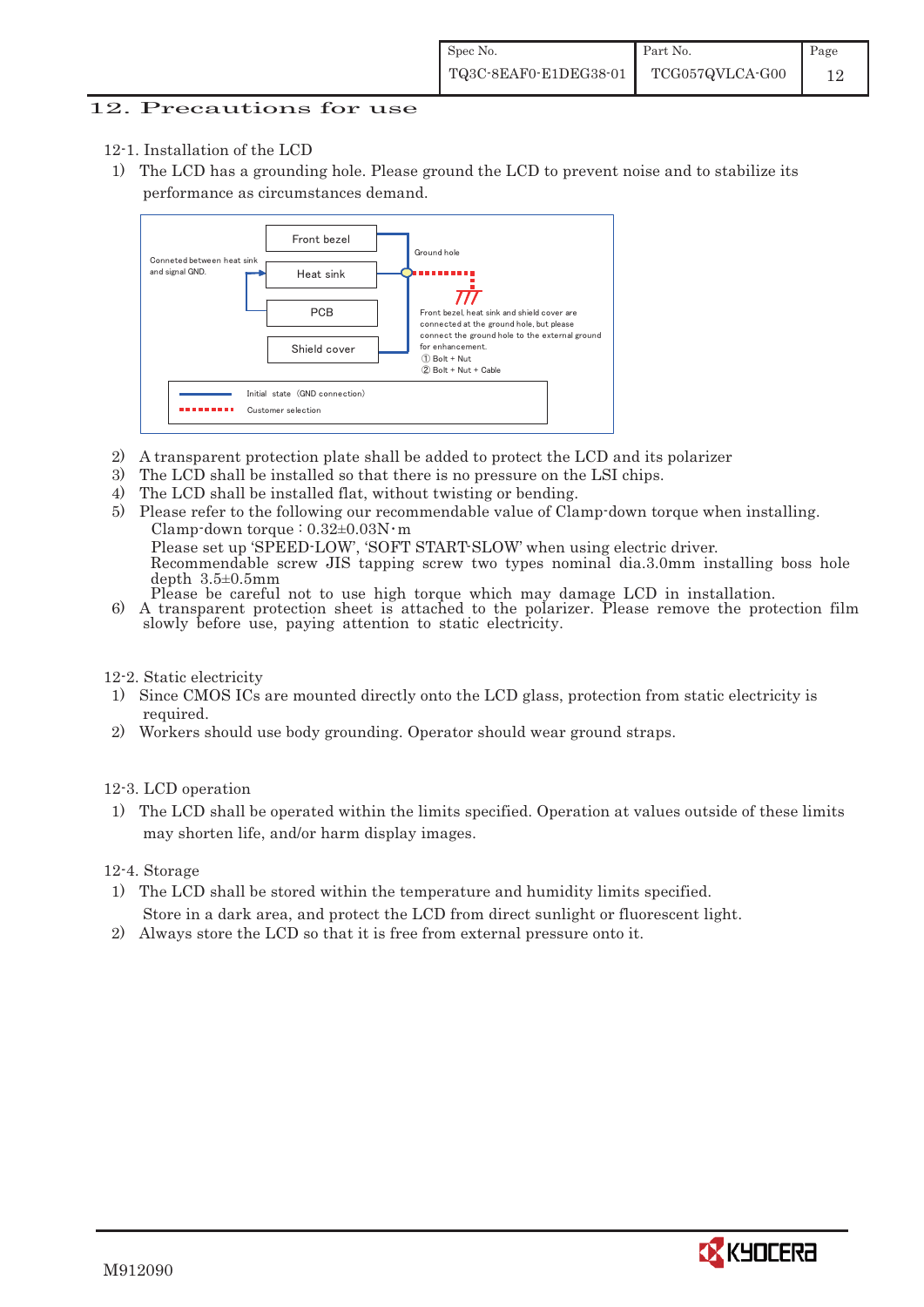#### 12-5. Usage

- 1) DO NOT store in a high humidity environment for extended periods. Polarizer degradation bubbles, and/or peeling off of the polarizer may result.
- 2) The front polarizer is easily scratched or damaged. Prevent touching it with any hard material, and from being pushed or rubbed.
- 3) The LCD screen may be cleaned by wiping the screen surface with a soft cloth or cotton pad using a little Ethanol.
- 4) Water may cause damage or discoloration of the polarizer. Clean condensation or moisture from any source immediately.
- 5) Always keep the LCD free from condensation during testing. Condensation may permanently spot or stain the polarizer.
- 6) Do not pull the LED lead wires and do not bend the root of the wires. Housing should be designed to protect LED lead wires from external stress.
- 7) Do not disassemble LCD because it will result in damage.
- 8) This Kyocera LCD has been specifically designed for use in general electronic devices, but not for use in a special environment such as usage in an active gas. Hence, when the LCD is supposed to be used in a special environment, evaluate the LCD thoroughly beforehand and do not expose the LCD to chemicals such as an active gas.
- 9) Please do not use solid-base image pattern for long hours because a temporary afterimage may appear. We recommend using screen saver etc. in cases where a solid-base image pattern must be used.
- 10) Liquid crystal may leak when the LCD is broken. Be careful not to let the fluid go into your eyes and mouth. In the case the fluid touches your body; rinse it off right away with water and soap.

| Test item                            | Test condition                                                                                        | Test time        | Judgement                                                  |                                                 |
|--------------------------------------|-------------------------------------------------------------------------------------------------------|------------------|------------------------------------------------------------|-------------------------------------------------|
| High temp.<br>atmosphere             | $80^{\circ}$ C                                                                                        | 240h             | Display function<br>Display quality<br>Current consumption | $: No$ defect<br>$: No$ defect<br>$: No$ defect |
| Low temp.<br>atmosphere              | $-30^{\circ}$ C                                                                                       | 240h             | Display function<br>Display quality<br>Current consumption | $: No$ defect<br>$: No$ defect<br>$: No$ defect |
| High temp.<br>humidity<br>atmosphere | $40^{\circ}$ C 90% RH                                                                                 | 240h             | Display function<br>Display quality<br>Current consumption | : No defect<br>$: No$ defect<br>$: No$ defect   |
| Temp. cycle                          | $-30^{\circ}$ C<br>0.5 <sub>h</sub><br>0.5 <sub>h</sub><br>R.T.<br>$80^{\circ}$ C<br>0.5 <sub>h</sub> | 10cycles         | Display function<br>Display quality<br>Current consumption | $: No$ defect<br>$: No$ defect<br>$: No$ defect |
| High temp.<br>operation              | $70^{\circ}$ C                                                                                        | 500 <sub>h</sub> | Display function<br>Display quality<br>Current consumption | : No defect<br>$: No$ defect<br>$: No$ defect   |

### 13. Reliability test data

1) Each test item uses a test LCD only once. The tested LCD is not used in any other tests.

- 2) The LCD is tested in circumstances in which there is no condensation.
- 3) The reliability test is not an out-going inspection.

4) The result of the reliability test is for your reference purpose only. The reliability test is conducted only to examine the LCD's capability.

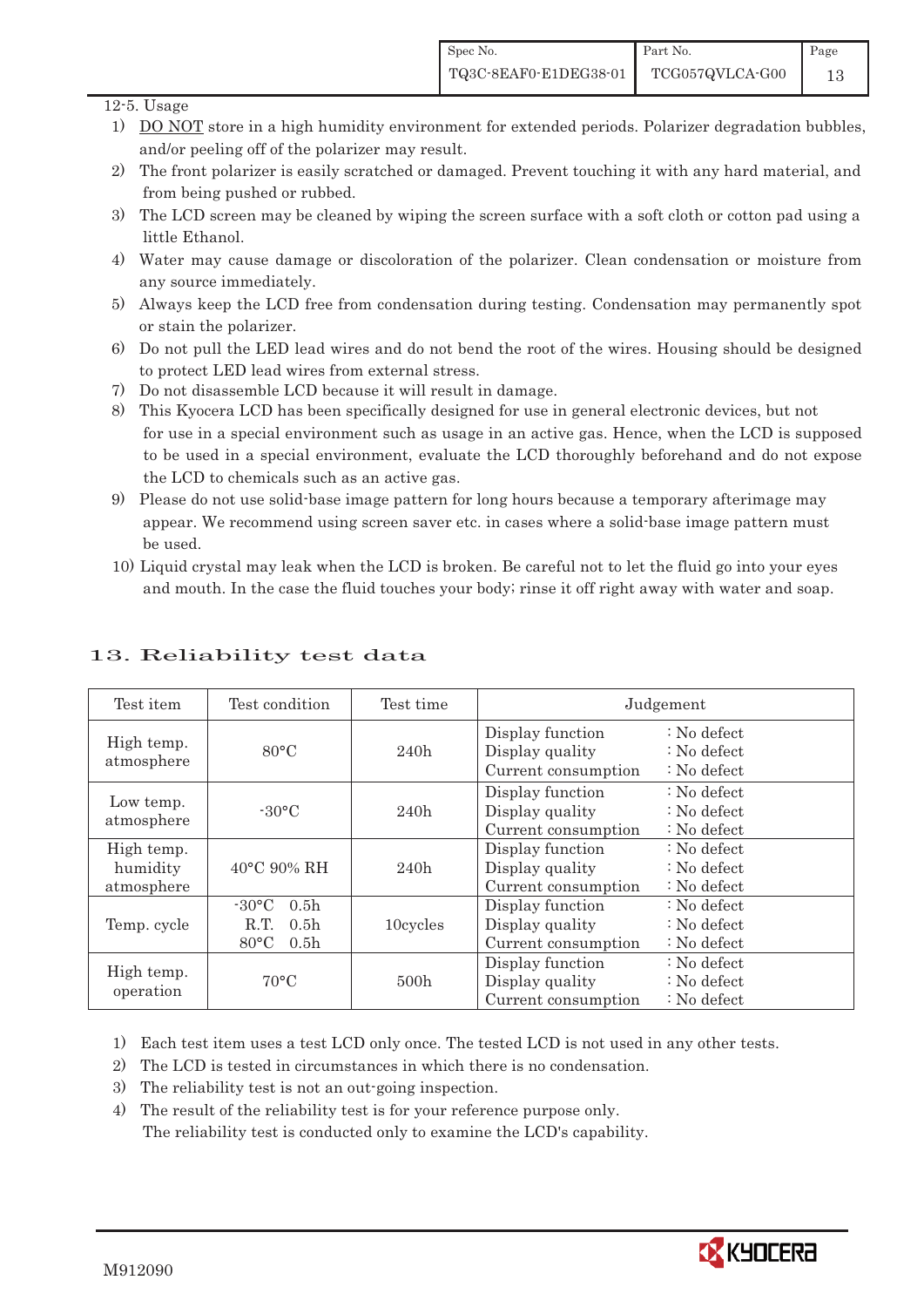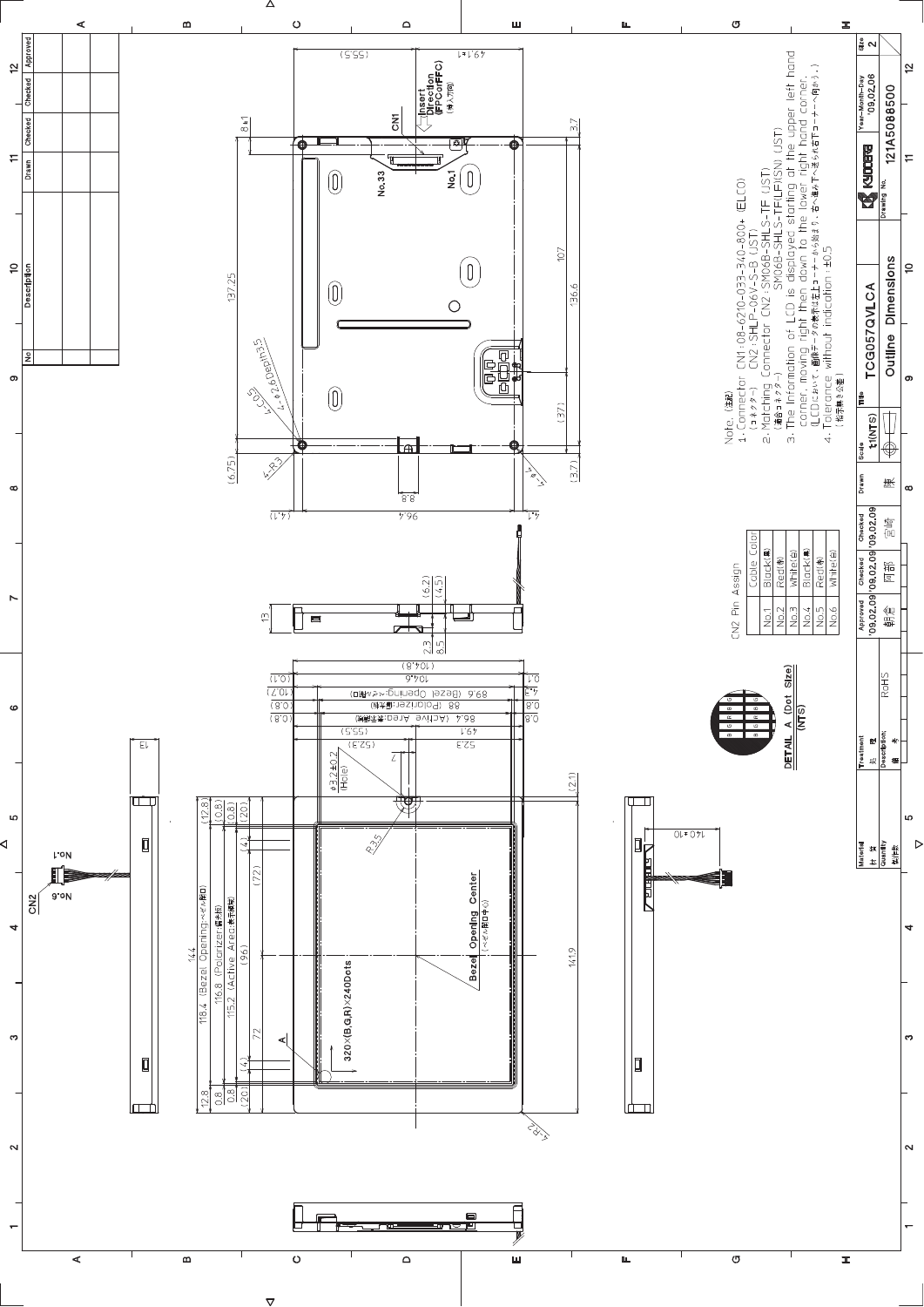| Spec No. | TQ3C-8EAF0-E2DEG38-00 |
|----------|-----------------------|
| Date     | February 19, 2009     |

### KYOCERA INSPECTION STANDARD

### TYPE : TCG057QVLCA-G00

### KYOCERA CORPORATION KAGOSHIMA HAYATO PLANT LCD DIVISION

| Original          | Designed by $:$ Engineering dept. |         |          | Confirmed by $:QA$ dept.                     |          |  |
|-------------------|-----------------------------------|---------|----------|----------------------------------------------|----------|--|
| Issue Date        | Prepared                          | Checked | Approved | Checked                                      | Approved |  |
| February 19, 2009 | Asano                             |         |          | 70 Johnson G. Marrimoto J. Sakaguchi 26. Fut |          |  |

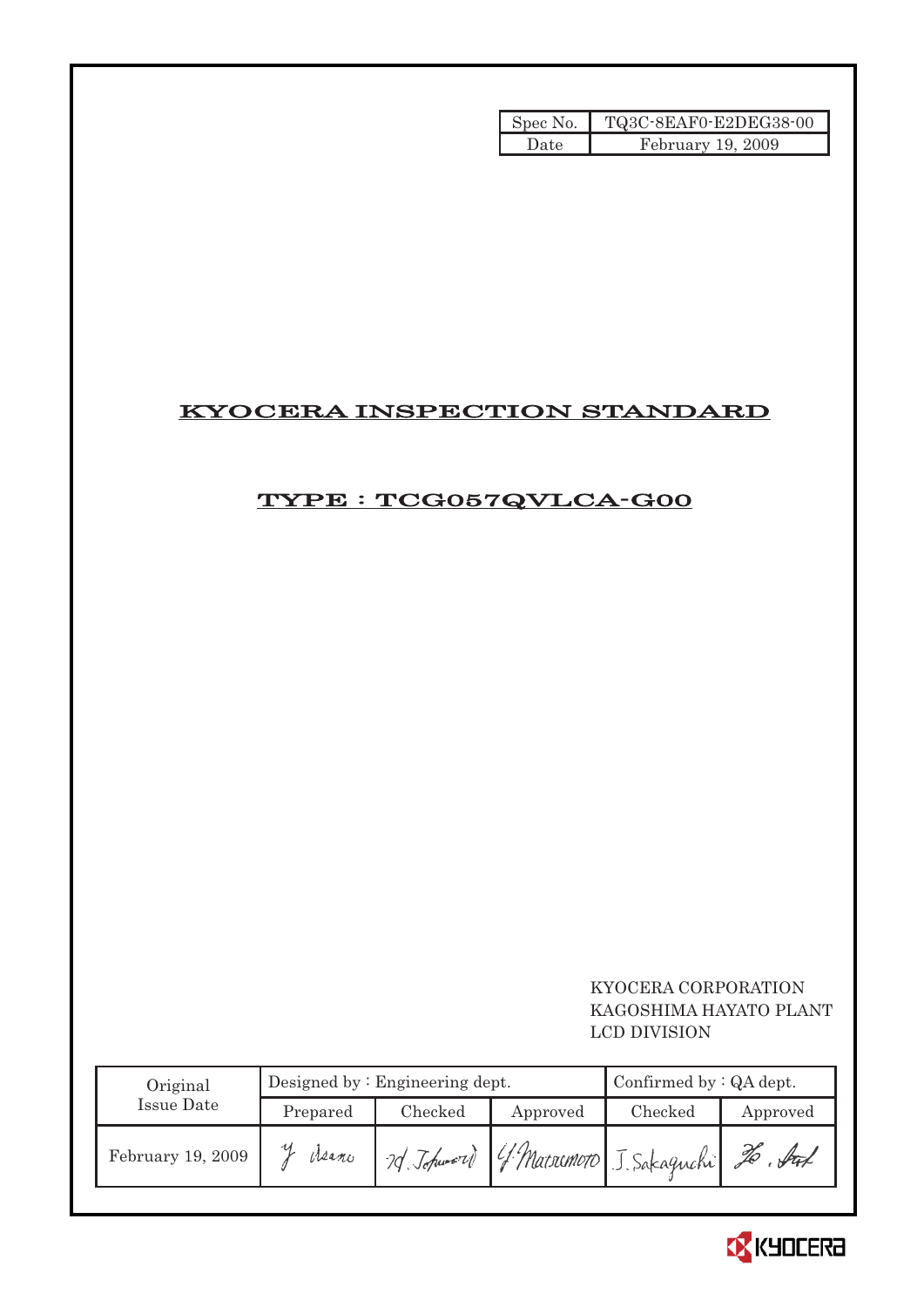| Spec No.              | Part No.        | Page |
|-----------------------|-----------------|------|
| TQ3C-8EAF0-E2DEG38-00 | TCG057QVLCA-G00 |      |

|         |             |          | Revision record                 |                                      |                                          |                        |
|---------|-------------|----------|---------------------------------|--------------------------------------|------------------------------------------|------------------------|
|         |             |          | Designed by : Engineering dept. |                                      | Confirmed by : $\operatorname{QA}$ dept. |                        |
|         | $\rm{Date}$ | Prepared | $\rm Checked$                   | Approved                             | $\rm Checked$                            | ${\Large\bf Approved}$ |
|         |             |          |                                 |                                      |                                          |                        |
|         |             |          |                                 |                                      |                                          |                        |
| Rev.No. | Date        | Page     |                                 | $\label{eq:2} \textbf{Descriptions}$ |                                          |                        |
|         |             |          |                                 |                                      |                                          |                        |
|         |             |          |                                 |                                      |                                          |                        |
|         |             |          |                                 |                                      |                                          |                        |
|         |             |          |                                 |                                      |                                          |                        |
|         |             |          |                                 |                                      |                                          |                        |
|         |             |          |                                 |                                      |                                          |                        |
|         |             |          |                                 |                                      |                                          |                        |
|         |             |          |                                 |                                      |                                          |                        |
|         |             |          |                                 |                                      |                                          |                        |
|         |             |          |                                 |                                      |                                          |                        |
|         |             |          |                                 |                                      |                                          |                        |
|         |             |          |                                 |                                      |                                          |                        |
|         |             |          |                                 |                                      |                                          |                        |
|         |             |          |                                 |                                      |                                          |                        |
|         |             |          |                                 |                                      |                                          |                        |
|         |             |          |                                 |                                      |                                          |                        |
|         |             |          |                                 |                                      |                                          |                        |
|         |             |          |                                 |                                      |                                          |                        |
|         |             |          |                                 |                                      |                                          |                        |
|         |             |          |                                 |                                      |                                          |                        |
|         |             |          |                                 |                                      |                                          |                        |
|         |             |          |                                 |                                      |                                          |                        |
|         |             |          |                                 |                                      |                                          |                        |
|         |             |          |                                 |                                      |                                          |                        |
|         |             |          |                                 |                                      |                                          |                        |
|         |             |          |                                 |                                      |                                          |                        |
|         |             |          |                                 |                                      |                                          |                        |
|         |             |          |                                 |                                      |                                          |                        |
|         |             |          |                                 |                                      |                                          |                        |
|         |             |          |                                 |                                      |                                          |                        |
|         |             |          |                                 |                                      |                                          |                        |
|         |             |          |                                 |                                      |                                          |                        |
|         |             |          |                                 |                                      |                                          |                        |
|         |             |          |                                 |                                      |                                          |                        |
|         |             |          |                                 |                                      |                                          |                        |
|         |             |          |                                 |                                      |                                          |                        |

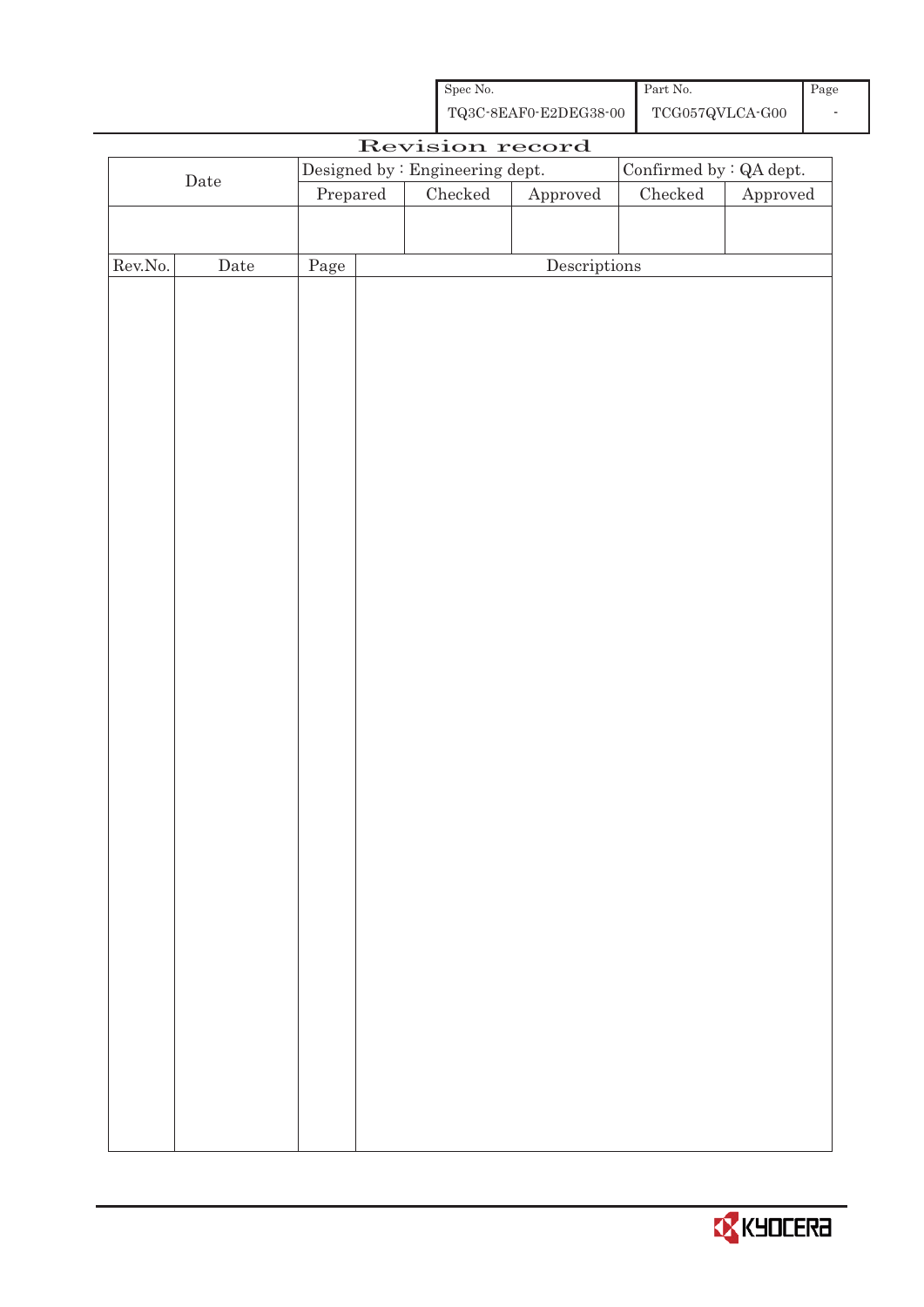# Visuals specification

| 1) Note         |                 |                           |                                                                                        |  |  |  |
|-----------------|-----------------|---------------------------|----------------------------------------------------------------------------------------|--|--|--|
|                 |                 | <b>Note</b>               |                                                                                        |  |  |  |
| General         | 1.              |                           | Customer identified anomalies not defined within this inspection standard shall be     |  |  |  |
|                 |                 |                           | reviewed by Kyocera, and an additional standard shall be determined by mutual          |  |  |  |
|                 | consent.        |                           |                                                                                        |  |  |  |
|                 | 2.              |                           | This inspection standard about the image quality shall be applied to any defect within |  |  |  |
|                 |                 |                           | the active area and shall not be applicable to outside of the area.                    |  |  |  |
|                 |                 |                           |                                                                                        |  |  |  |
|                 | 3.<br>Luminance | Inspection conditions     |                                                                                        |  |  |  |
|                 |                 |                           | : 500 Lux min.<br>$: 300$ mm.                                                          |  |  |  |
|                 |                 | Inspection distance       | $:25 \pm 5^{\circ}$ C                                                                  |  |  |  |
|                 | Temperature     |                           |                                                                                        |  |  |  |
|                 | Direction       |                           | : Directly above                                                                       |  |  |  |
| Definition of   | Dot defect      | Bright dot defect         | The dot is constantly "on" when power applied to the                                   |  |  |  |
| inspection item |                 |                           | LCD, even when all "Black" data sent to the screen.                                    |  |  |  |
|                 |                 |                           | Inspection tool: 5% Transparency neutral density filter.                               |  |  |  |
|                 |                 |                           | Count dot: If the dot is visible through the filter.                                   |  |  |  |
|                 |                 |                           | Don't count dot: If the dot is not visible through the                                 |  |  |  |
|                 |                 |                           | filter.                                                                                |  |  |  |
|                 |                 |                           | BRGBRG                                                                                 |  |  |  |
|                 |                 |                           | R G B R G B R G B<br>dot defect                                                        |  |  |  |
|                 |                 |                           | R G B R G B R G B                                                                      |  |  |  |
|                 |                 | Black dot defect          | The dot is constantly "off" when power applied to the                                  |  |  |  |
|                 |                 |                           | LCD, even when all "White" data sent to the screen.                                    |  |  |  |
|                 |                 | Adjacent dot              | Adjacent dot defect is defined as two or more bright dot                               |  |  |  |
|                 |                 |                           | defects or black dot defects.                                                          |  |  |  |
|                 |                 |                           | R G B R G                                                                              |  |  |  |
|                 |                 |                           | RGBRGBRGB                                                                              |  |  |  |
|                 |                 |                           | dot defect<br>$\mathsf{R}$<br>G B<br>R<br>R<br>G<br>B<br>G                             |  |  |  |
|                 |                 |                           |                                                                                        |  |  |  |
|                 | External        | Bubble, Scratch,          | Visible operating (all pixels "Black" or "White") and non                              |  |  |  |
|                 | inspection      | Foreign particle          | operating.                                                                             |  |  |  |
|                 |                 | (Polarizer, Cell,         |                                                                                        |  |  |  |
|                 |                 | Backlight)                |                                                                                        |  |  |  |
|                 |                 | Appearance                | Does not satisfy the value at the spec.                                                |  |  |  |
|                 |                 | inspection                |                                                                                        |  |  |  |
|                 | Others          | LED wires                 | Damaged to the LED wires, connector, pin, functional                                   |  |  |  |
|                 |                 |                           | failure or appearance failure.                                                         |  |  |  |
|                 | Definition      | Definition of circle size | Definition of linear size                                                              |  |  |  |
|                 | of size         |                           |                                                                                        |  |  |  |
|                 |                 |                           |                                                                                        |  |  |  |
|                 |                 |                           |                                                                                        |  |  |  |
|                 |                 |                           |                                                                                        |  |  |  |
|                 |                 | а                         |                                                                                        |  |  |  |
|                 |                 | $d = (a + b)/2$           |                                                                                        |  |  |  |